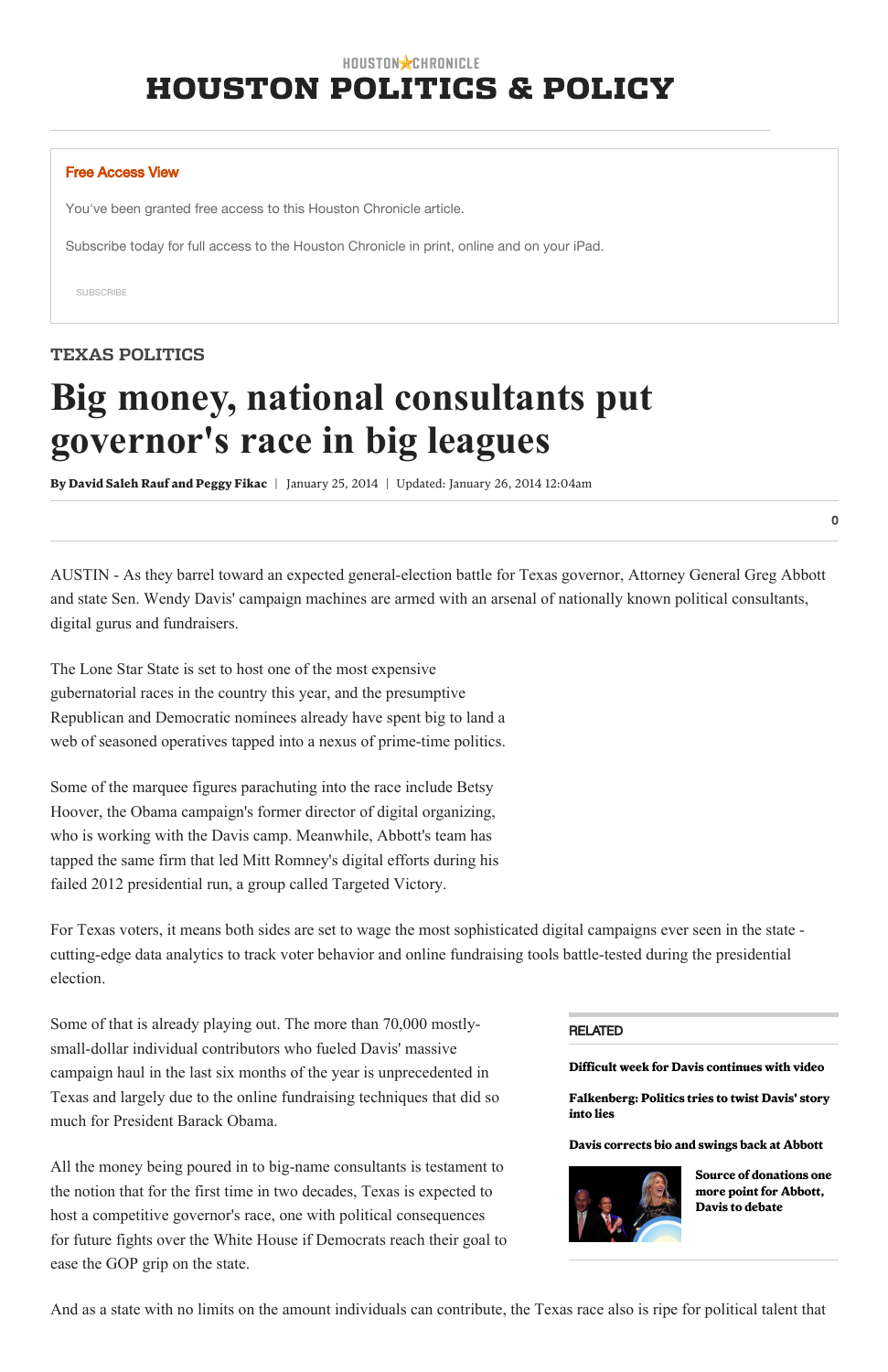#### Pay deal to help HPD [compete](http://www.houstonchronicle.com/news/houston-texas/houston/article/Houston-news-6072048.php)

Budget gimmick under attack by [lawmakers,](http://www.houstonchronicle.com/news/politics/texas/article/Budget-gimmick-under-attack-by-lawmakers-again-6071584.php) again

New HPD [contract](http://www.houstonchronicle.com/news/houston-texas/houston/article/Mayor-to-announce-new-contract-with-police-6070946.php) includes raises for new hires, younger officers



Abbott quickly moves from Perry's [shadow](http://www.houstonchronicle.com/news/politics/texas/article/Abbott-quickly-moves-from-Perry-s-shadow-6067312.php)

State [comptroller](http://www.houstonchronicle.com/news/houston-texas/houston/article/State-Comptroler-s-1-billion-headache-6070053.php) has a \$1 billion headache

### HOUSTON

demands top dollar. Abbott is already sitting on \$27 million, Davis has about \$9.5 million in the bank, and each is expected to raise tens of millions of dollars more between now and November.

"Money attracts consultants like honey attracts bees," said Mark McKinnon, an Austin-based GOP consultant, who has advised George W. Bush and U.S. Sen. John McCain's presidential campaigns, along with Ann Richards' 1990 gubernatorial efforts. "Texas has a lot of political talent, but if you have enough money, why not cast a wider net to get the very best and brightest in the country?"

## The big guns

Like coaches responsible for calling plays, political operatives at this level are in charge of almost every aspect of campaign strategy, from selling and managing a candidate to tailoring the message.

That includes payments to a firm co-founded by one of the most prolific Obama fundraisers, Juliana Smoot; expenditures for a Washington D.C.-based digital consulting team that works with Senate Majority Leader Harry Reid; and a sixfigure sum doled out to a polling unit founded by a former Bill Clinton campaign adviser.

On the other side, Abbott's campaign tapped Targeted Victory to help ramp up its digital efforts, including growing the campaign's email list and launching new social media initiatives. The firm helped spearhead the most aggressive GOP digital campaign in the party's history during Romney's latest run, but its reputation nationally still is largely associated with the Republican Party's 2012 election-night spanking delivered by Obama's campaign techies.

They raise money, shape strategy and dig dirt to sully an opponent's brand. In short: they're the brain trust behind the curtain that can make or break a campaign.

And while the political players and firms engaged generally stay behind the scenes, details about who's getting paid to pull levers on both sides of the Texas race emerge via campaign finance records.

Spending totals released this month also give a glimpse into the Davis

Along with Romney's digital team, Abbott also has hired a firm founded by one of California's most prominent Republican opposition research strategists, Mark Bogetich, whose resume includes working with Arnold Schwarzenegger and Meg Whitman. The firm has an Austin office.

campaign apparatus, an operation using many of the same folks who wrote the Obama campaign playbook. Obama broke campaign financing records in 2008 and again in 2012, raising more than \$1 billion in the most recent race to win toss-up states that put him over the top.

So far, the Davis campaign has spent more than \$564,000 on political operatives, mostly since she announced in October, according to campaign finance reports.

Zac Moffat, the lead Romney digital strategist largely blamed for failing to match the Obama campaign's digital savvy, is not on Abbott's account, which has paid Targeted Victory almost \$525,000 over the last year.

In all, the Abbott campaign spent roughly \$1.9 million on political consultants and operatives during the final months of 2013. That's more than twice as much as the roughly \$750,000 spent on consultants in the first half of the year, state records show.

#### Texas roots

Despite the nationally recognized firepower, the two campaigns still maintain their consultant base is rooted in Lone Star sophistication.